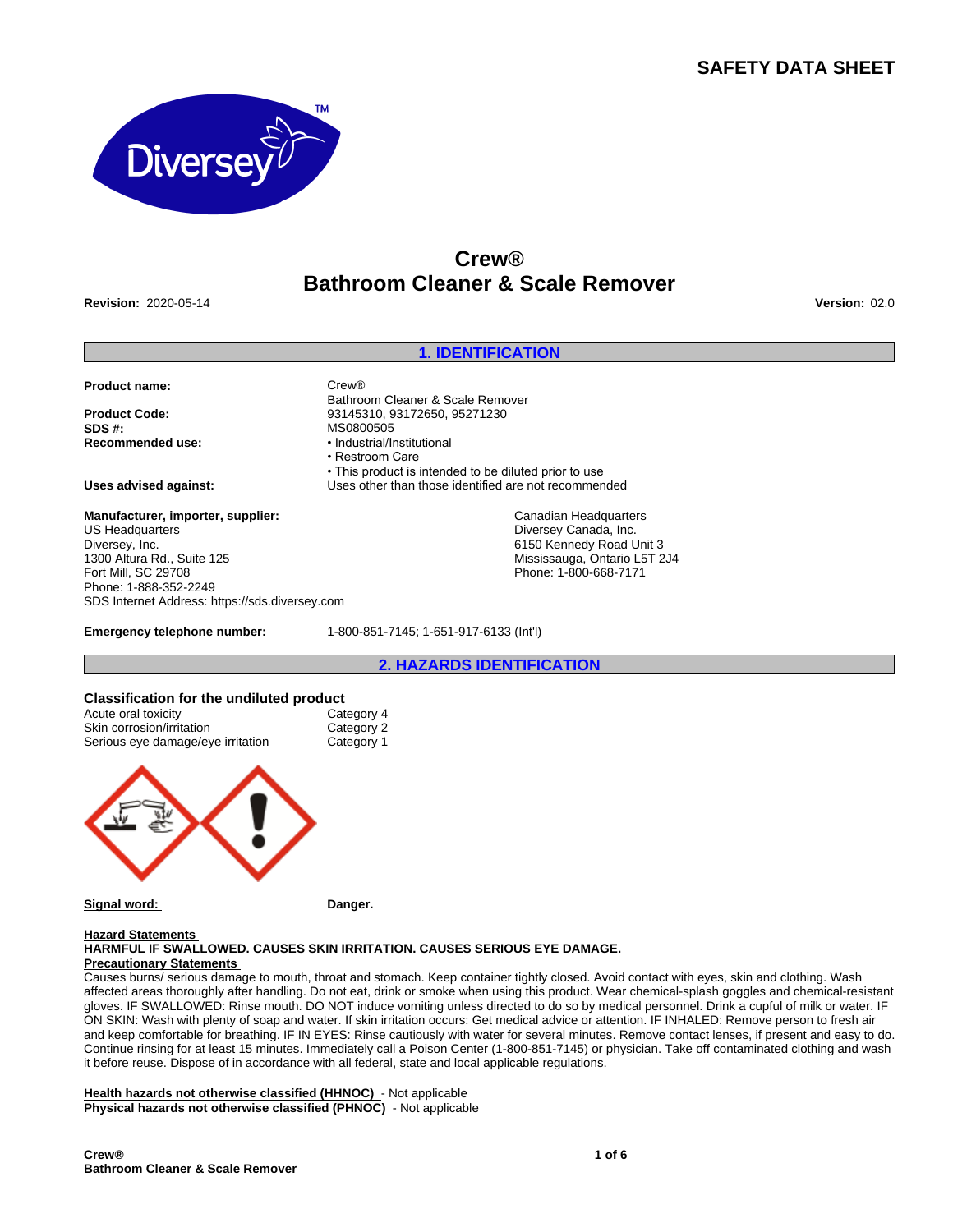# **Classification for the diluted product** @ 1:18

Serious eye damage/eye irritation Category 2A



**Signal word: Warning. Warning.** 

#### **Hazard and Precautionary Statements CAUSES SERIOUS EYE IRRITATION.**

Avoid contact with eyes, skin and clothing. Wash affected areas thoroughly after handling. May cause irritation to mouth, throat and stomach. IF SWALLOWED: Rinse mouth. Drink a cupful of milk or water. IF IN EYES: Rinse cautiously with water for several minutes. Remove contact lenses, if present and easy to do. Continue rinsing for at least 15 minutes. If eye irritation persists: Get medical advice or attention. Dispose of in accordance with all federal, state and local applicable regulations.

# **3. COMPOSITION/INFORMATION ON INGREDIENTS**

# **Classified Ingredients**

| Ingredient(s)                     | CAS#       | Weight %        |
|-----------------------------------|------------|-----------------|
| Potassium alkyl benzene sulfonate | 85480-57-5 | $10 - 30%$      |
| Diethylene glycol monoethyl ether | 111-90-0   | $3 - 7%$        |
| Benzvl alcohol                    | 100-51-6   | $3 - 7%$        |
| Alcohol ethoxylate                | 68002-97-1 | $3 - 7%$        |
| Glycolic acid potassium salt      | 1932-50-9  | $1 - 5%$        |
| Citric acid                       | 77-92-9    | $0.5 - 1.5%$    |
| Potassium Citrate                 | 866-84-2   | $> 0.1 - < 1\%$ |

\*Exact percentages are being withheld as trade secret information

# **4. FIRST AID MEASURES**

# **Undiluted Product:**

**Eyes:** IF IN EYES: Rinse cautiously with water for several minutes. Remove contact lenses, if present and easy to do. Continue rinsing for at least 15 minutes.

**Skin:** IF ON SKIN: Wash with plenty of soap and water. If skin irritation occurs: Get medical advice/attention.

**Inhalation:** IF INHALED: Remove person to fresh air and keep comfortable for breathing.

**Ingestion:** IF SWALLOWED: Rinse mouth. DO NOT induce vomiting unless directed to do so by medical personnel. Drink a cupful of milk or water.

**Most Important Symptoms/Effects:** No information available. **Immediate medical attention and special treatment needed** Not applicable.

# **Diluted Product:**

Eyes: IF IN EYES: Rinse cautiously with water for several minutes. Remove contact lenses, if present and easy to do. Continue rinsing for at least 15 minutes. If eye irritation persists: Get medical advice/attention

**Skin:** No specific first aid measures are required

**Inhalation:** No specific first aid measures are required

**Ingestion:** IF SWALLOWED: Rinse mouth. Drink a cupful of milk or water.

# **5. FIRE-FIGHTING MEASURES**

**Specific methods:** No special methods required<br> **Suitable extinguishing media:** The product is not flammable

The product is not flammable. Extinguish fire using agent suitable for surrounding fire. **Specific hazards:** Corrosive material (See sections 8 and 10).

**Special protective equipment for firefighters:** As in any fire, wear self-contained breathing apparatus pressure-demand, MSHA/NIOSH (approved or equivalent) and full protective gear.

**Extinguishing media which must not be used for safety reasons:** No information available.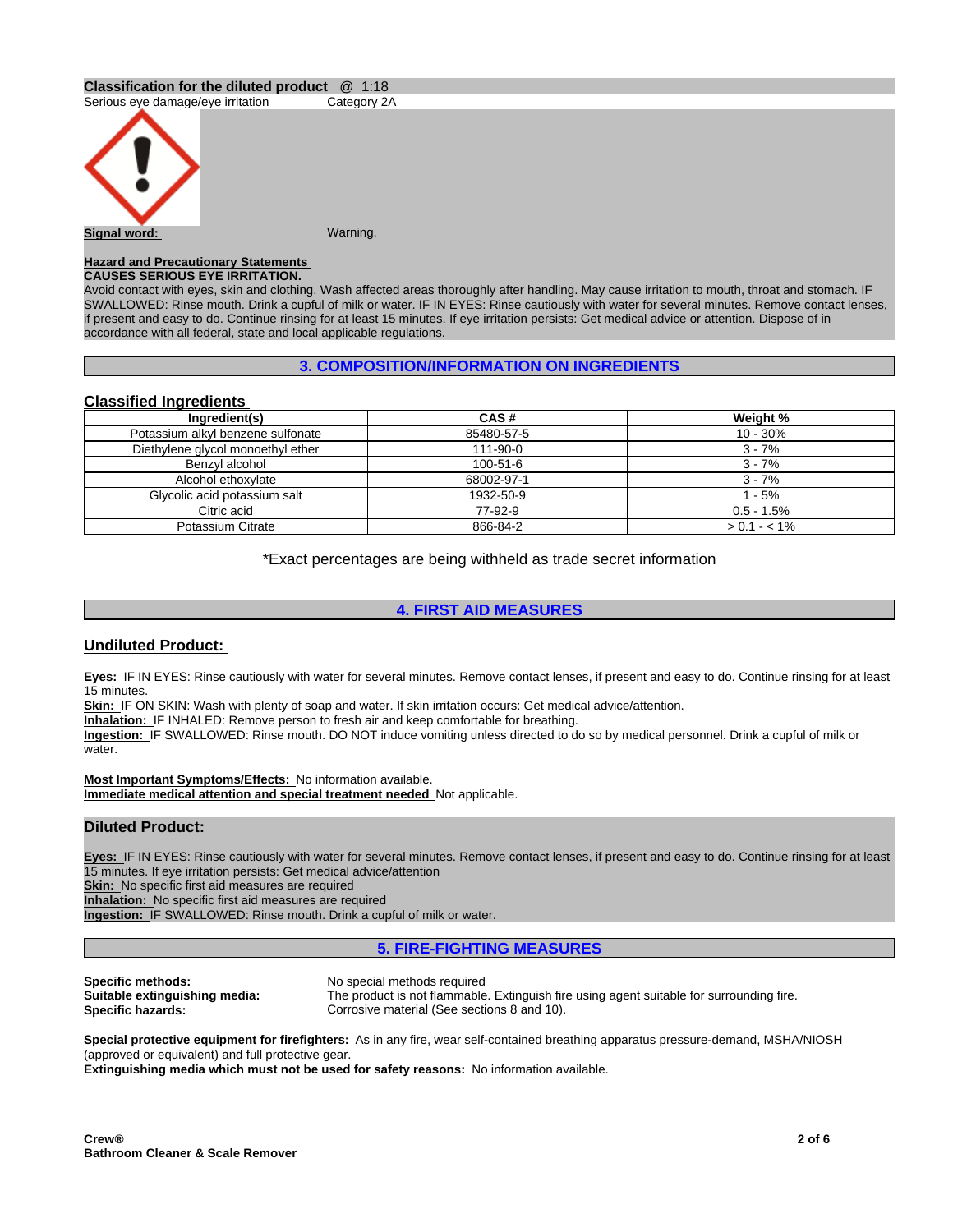# **6. ACCIDENTAL RELEASE MEASURES**

# **Environmental precautions and clean-up methods:**

**Personal precautions:** Put on appropriate personal protective equipment (see Section 8.). Clean-up methods - large spillage. Absorb spill with inert material (e.g. dry sand or earth), then place in a chemical waste container. Use a water rinse for final clean-up.

# **7. HANDLING AND STORAGE**

**Handling:** Avoid contact with skin, eyes and clothing. Wash thoroughly after handling. Do not taste or swallow. Product residue may remain on/in empty containers. All precautions for handling the product must be used in handling the empty container and residue. Avoid breathing vapors or mists. Use only with adequate ventilation. Remove and wash contaminated clothing and footwear before re-use. FOR COMMERCIAL AND INDUSTRIAL USE ONLY.

**Storage:** Keep tightly closed in a dry, cool and well-ventilated place. **Aerosol Level (if applicable) :** Not applicable.

## **8. EXPOSURE CONTROLS / PERSONAL PROTECTION**

**Exposure Guidelines:** This product, as supplied, does not contain any hazardous materials with occupational exposure limits established by the region specific regulatory bodies.

#### **Undiluted Product:**

**Engineering measures to reduce exposure:** Good general ventilation should be sufficient to control airborne levels.

#### **Personal Protective Equipment**

It is the responsibility of the employer to determine the potential risk of exposure to hazardous chemicals for employees in the workplace in order to determine the necessity, selection, and use of personal protective equipment.

| Eye protection:                | Chemical-splash goggles.                                               |
|--------------------------------|------------------------------------------------------------------------|
| Hand protection:               | Chemical-resistant gloves.                                             |
| Skin and body protection:      | No personal protective equipment required under normal use conditions. |
| <b>Respiratory protection:</b> | No personal protective equipment required under normal use conditions. |
| Hygiene measures:              | Handle in accordance with good industrial hygiene and safety practice. |

## **Diluted Product:**

**Engineering measures to reduce exposure:** Good general ventilation should be sufficient to control airborne levels.

| <b>Personal Protective Equipment</b> |                                                                        |
|--------------------------------------|------------------------------------------------------------------------|
| Eye protection:                      | Chemical-splash goggles.                                               |
| Hand protection:                     | Chemical-resistant gloves.                                             |
| Skin and body protection:            | No personal protective equipment required under normal use conditions. |
| <b>Respiratory protection:</b>       | No personal protective equipment required under normal use conditions. |
| Hygiene measures:                    | Handle in accordance with good industrial hygiene and safety practice. |
|                                      |                                                                        |

# **9. PHYSICAL AND CHEMICAL PROPERTIES**

**Explosion limits: - upper:** Not determined **- lower:** Not determined **Physical State:** Liquid **Color:** Clear Dark Purple **Evaporation Rate:** No information available **Configuration Configuration Configuration available <b>Configuration Configuration Configuration available. Configuration available. Configuration available. Configurat Odor threshold:** No information available. **Melting point/range:** Not determined **Decomposition temperature:** Not applicable **Autoignition temperature:** Not applicable **Autoignition temperature:** Not information available **Bolubility: Completely Soluble Autoignition temperature:** No information available **Solubility in other solvents:** No information available **Relative Density (relative to water):** 1.072 **Density:** 1.072 Kg/L **Vapor density:** No information available **Bulk density:** No information available **Vapor pressure:** No information available.<br> **Flash point (°F):** > 200 °F > 93 °C **Partition coefficient (n-octanol/water):** N **Viscosity:** No information available **Elemental Phosphorus:** 0.00 % by wt.<br>**VOC:** 0 % <sup>\*</sup> **PH:** ≈ 4.38 **VOC:** 0 % \* **pH:** ≈4.38 **Flammability (Solid or Gas):** Not applicable **Corrosion to metals:** Not corrosive to metals **Sustained combustion:** Not applicable

**Partition coefficient (n-octanol/water):** No information available

**Dilution pH:** ≈ 3.79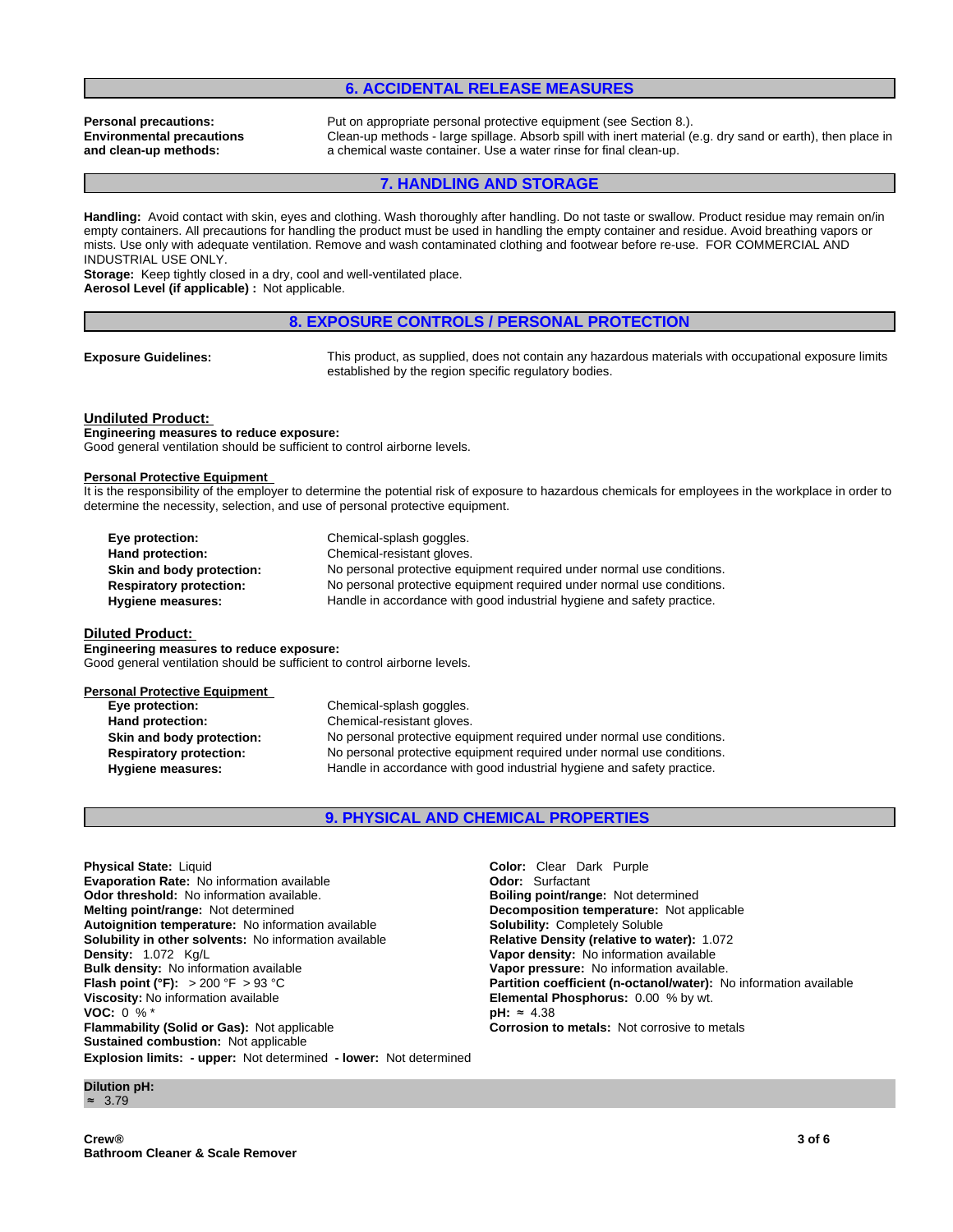\* - Title 17, California Code of Regulations, Division 3, Chapter 1, Subchapter 8.5, Article 2, Consumer Products, Sections 94508

# **10. STABILITY AND REACTIVITY**

| <b>Reactivity:</b>                | Not Applicable                                                                        |
|-----------------------------------|---------------------------------------------------------------------------------------|
| Stability:                        | The product is stable                                                                 |
| Hazardous decomposition products: | None reasonably foreseeable.                                                          |
| Materials to avoid:               | Do not mix with any other product or chemical unless specified in the use directions. |
| Conditions to avoid:              | None known.                                                                           |

# **11. TOXICOLOGICAL INFORMATION**

### **Information on likely routes of exposure:**

Skin contact, Inhalation, Ingestion, Eye contact

### **Delayed, immediate, or chronic effects and symptoms from short and long-term exposure**

**Skin contact:** Causes skin irritation. Symptoms may include pain (which may be delayed), redness, and/or discomfort. **Eye contact:** Corrosive. Causes serious eye damage. Symptoms may include pain, burning sensation, redness, watering, blurred vision or loss of vision.

**Ingestion:** Causes burns/ serious damage to mouth, throat and stomach. Symptoms may include stomach pain and nausea. Symptoms may include vomiting, nausea, and/or feeling of general unwellness. Harmful if swallowed.

**Inhalation:** May cause irritation and corrosive effects to nose, throat and respiratory tract. Symptoms may include coughing and difficulty breathing.

**Sensitization:** No known effects.

**Target Organs (SE):** None known

**Target Organs (RE):** None known

## **Numerical measures of toxicity**

| ATE - Oral (mg/kg):             | 2000  |
|---------------------------------|-------|
| ATE - Dermal (mg/kg):           | >5000 |
| ATE - Inhalatory, mists (mg/l): | >20   |

**12. ECOLOGICAL INFORMATION**

**Ecotoxicity:** No information available.

**Persistence and Degradability:** No information available.

**Bioaccumulation:** No information available.

# **13. DISPOSAL CONSIDERATIONS**

**Waste from residues / unused products (undiluted product):** This product, as sold, if discarded or disposed, is not a hazardous waste according to Federal regulations (40 CFR 261.4 (b)(4)). Under RCRA, it is the responsibility of the user of the product to determine, at the time of disposal, whether the waste solution meets RCRA criteria for hazardous waste. Dispose in compliance with all Federal, state, provincial, and local laws and regulations.

**Waste from residues / unused products (diluted product):** This product, when diluted as stated on this SDS, is not a hazardous waste according to Federal regulations (40 CFR 261.4 (b)(4)). Under RCRA, it is the responsibility of the user of the product to determine, at the time of disposal, whether the waste solution meets RCRA criteria for hazardous waste. Dispose in compliance with all Federal, state, provincial, and local laws and regulations.

**RCRA Hazard Class (undiluted product):** Not Regulated **RCRA Hazard Class (diluted product):** Not Regulated **Contaminated Packaging:** Do not re-use empty containers.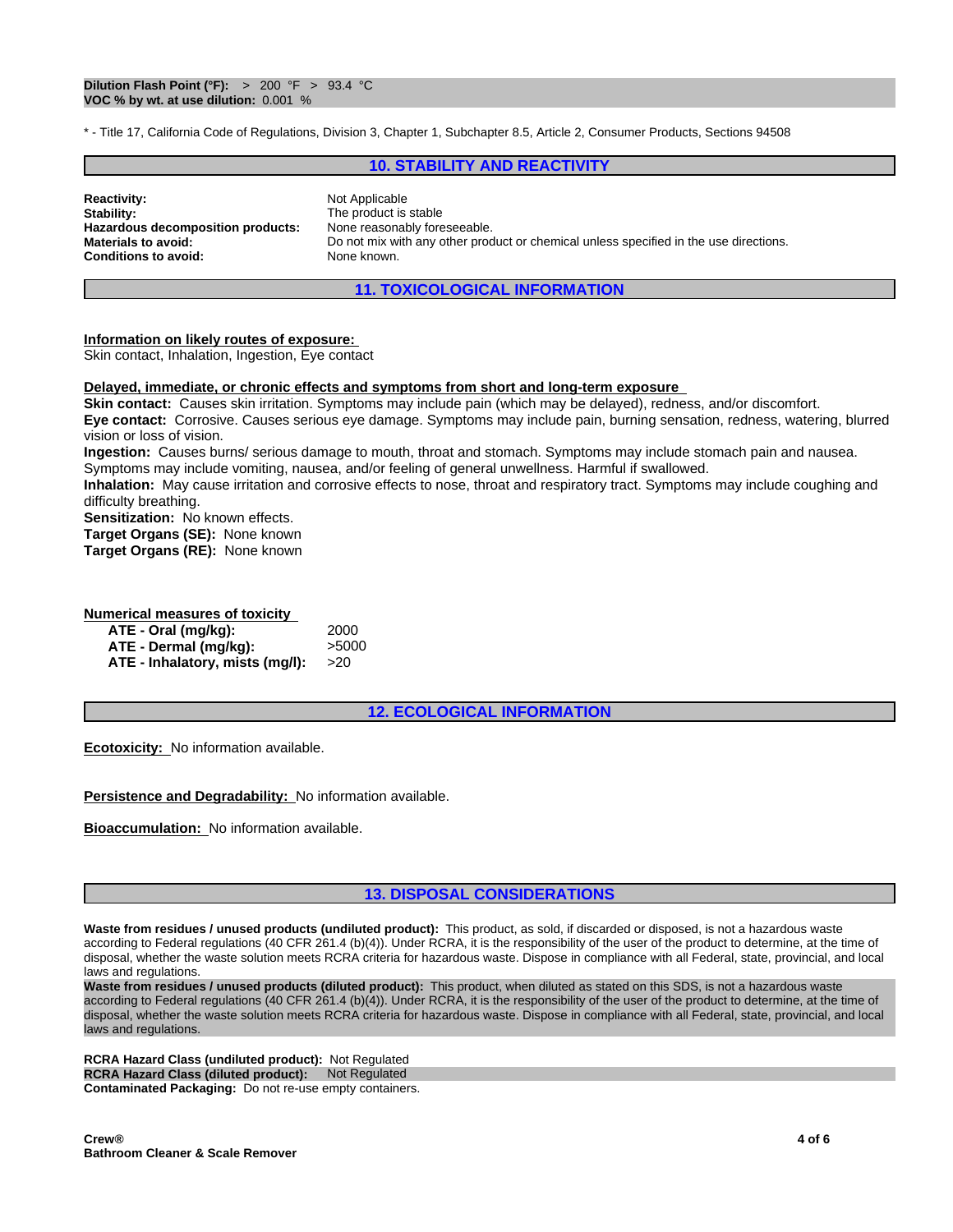## **14. TRANSPORT INFORMATION**

**DOT/TDG/IMDG:** The information provided below is the full transportation classification for this product. This description does not account for the package size(s) of this product, that may fall under a quantity exception, according to the applicable transportation regulations. When shipping dangerous goods, please consult with your internal, certified hazardous materials specialist to determine if any exceptions can be applied to your shipment.

**DOT (Ground) Bill of Lading Description:** NOT REGULATED

#### **IMDG (Ocean) Bill of Lading Description:** NOT REGULATED

# **15. REGULATORY INFORMATION**

#### **International Inventories at CAS# Level**

All components of this product are listed on the following inventories: U.S.A. (TSCA), Canada (DSL/NDSL).

#### **RIGHT TO KNOW (RTK)**

| Ingredient(s)                     | CAS#       | <b>MARTK:</b> | <b>NJRTK:</b> | <b>PARTK:</b> | <b>RIRTK:</b> |
|-----------------------------------|------------|---------------|---------------|---------------|---------------|
| Water                             | 7732-18-5  |               |               |               |               |
| Potassium alkyl benzene sulfonate | 85480-57-5 |               |               |               |               |
| Benzvl alcohol                    | 100-51-6   |               |               |               |               |
| Diethylene glycol monoethyl ether | 111-90-0   |               |               |               |               |
| Alcohol ethoxylate                | 68002-97-1 |               |               |               |               |
| Glycolic acid potassium salt      | 1932-50-9  |               |               |               |               |
| Citric acid                       | 77-92-9    |               |               |               |               |
| Potassium Citrate                 | 866-84-2   |               |               |               |               |

#### **CERCLA/ SARA**

| $-1$<br>Ingredient(s)                                                 | <b>CAS#</b><br>UHJ 1. | Weight %   | LA/SARA RQ (Ibs)<br>- DO'<br>. | Section 302 TPQ (lbs) | Section 313 |
|-----------------------------------------------------------------------|-----------------------|------------|--------------------------------|-----------------------|-------------|
| $\overline{\phantom{a}}$<br>. ether<br>alvcol monoethvl<br>Diethylene | 0.001c<br>·90-0       | 70/<br>. . |                                |                       |             |
|                                                                       |                       |            |                                |                       |             |

| Ingredient(s)                                                                  | <b>HAF</b><br>ODS<br>AΛ<br>JAF<br>אי |  | CW/<br>--<br>Pollutants<br>Prioritv⊹ |  |
|--------------------------------------------------------------------------------|--------------------------------------|--|--------------------------------------|--|
| ethe<br>. Il monoath'<br>$\sim$ alveous<br>Dıetr<br>uiviene.<br>weuw<br>,,,,,, |                                      |  |                                      |  |

**16. OTHER INFORMATION**

**NFPA (National Fire Protection Association)**  Rating Scale: (Low Hazard) 0 - 4 (Extreme Hazard)

**Health** 3 **Flammability** 0 **Instability** 0 **Special Hazards** -

# **Diluted Product:**

**Health** 2 **Flammability** 0 **Instability** 0 **Special Hazards** -

**Revision:** 2020-05-14 **Version:** 02.0

**Reason for revision:** Not applicable<br> **Prepared by:** North American

**North American Regulatory Affairs** 

Additional advice: • • Does not contain an added fragrance

• When used through dispensing/autodose equipment, this product meets Green Seal's requirements for skin and eye irritation and acute toxicity at the as-used dilution

*Notice to Reader: This document has been prepared using data from sources considered technically reliable. It does not constitute a warranty, express or implied, as to the accuracy of the information contained within. Actual conditions of use and handling are beyond seller's control. User is responsible to evaluate all available information when using product for any particular use and to comply with all Federal, State, Provincial and*